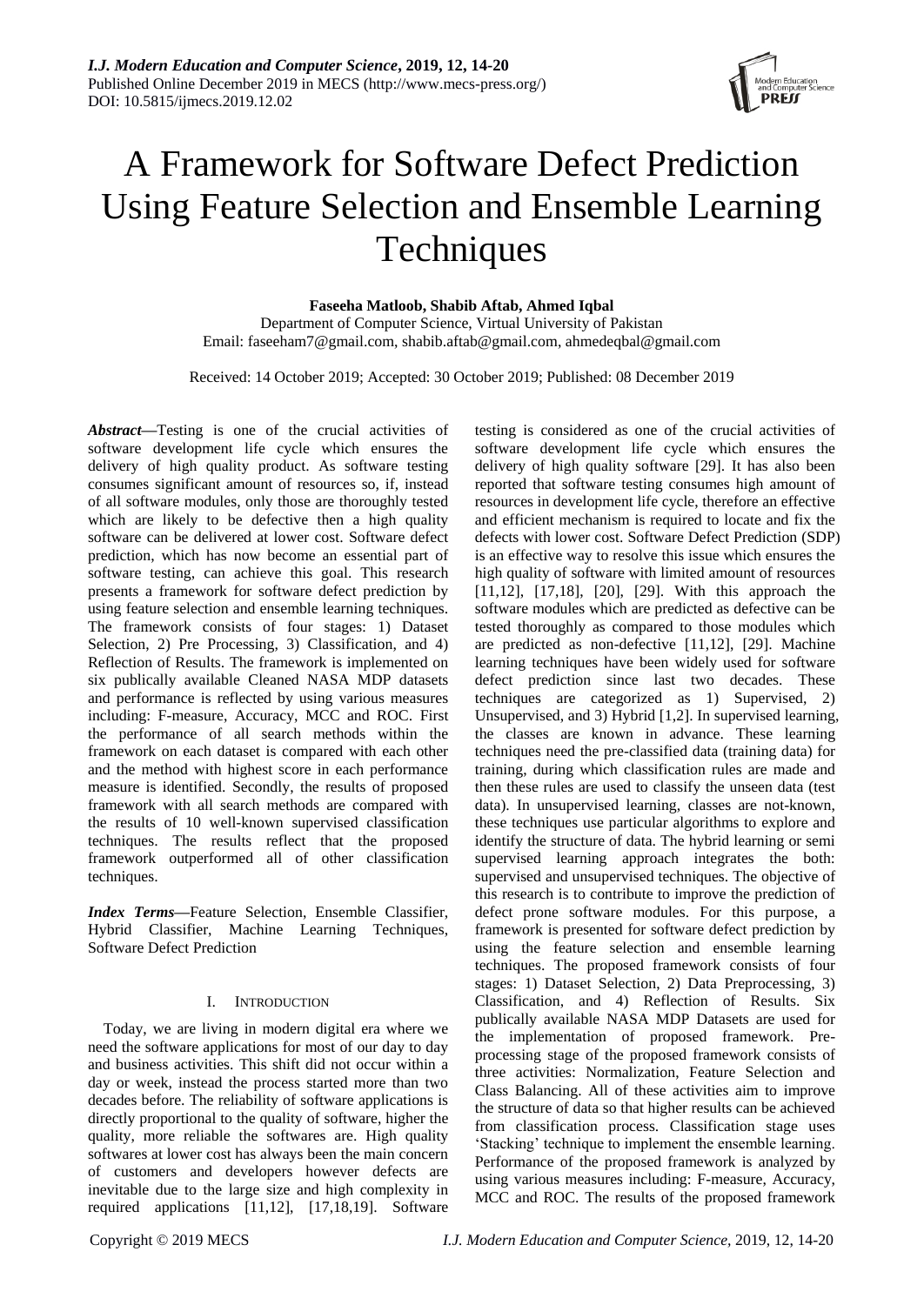are evaluated in two ways: first, the performance of search methods on each dataset is evaluated within the framework by comparing with each other in all accuracy measures. Secondly, all the results of proposed framework (including all search methods) are compared with the results of 10 widely used base classifiers from a published research. The classifiers include: "Naïve Bayes (NB), Multi-Layer Perceptron (MLP), Radial Basis Function (RBF), Support Vector Machine (SVM), K Nearest Neighbor (KNN), kStar (K\*), One Rule (OneR), PART, Decision Tree (DT), and Random Forest (RF)". It is observed that the proposed framework performed well as compared to all of the base classifiers.

#### II. RELATED WORK

Many researchers have used machine learning techniques to solve the binary classification problems such as Sentiment Analysis [1,2,3,4,5,6], Rainfall Prediction [7,8], Network Intrusion Detection [9,10], and Software Defect Prediction [11,12,13,14,15,16]. Some of the studies related to software defect prediction are discussed here. Researchers in [11] performed a performance analysis by using various machine learning techniques on software defect prediction. The experiment is performed on twelve cleaned NASA datasets. The classification techniques include: "Na ve Bayes (NB), Multi-Layer Perceptron (MLP). Radial Basis Function (RBF), Support Vector Machine (SVM), K Nearest Neighbor (KNN), kStar (K\*), One Rule (OneR), PART, Decision Tree (DT), and Random Forest (RF)". The performance is analyzed by using Precision, Recall, F-Measure, Accuracy, MCC, and ROC Area. Researchers in [12] proposed a feature selection based ensemble classification framework. The framework is implemented in two dimensions, one with feature selection and second without feature selection. The performance is analyzed by using Precision, Recall, F-measure, Accuracy, MCC and ROC. For experiment, 12 cleaned publically available NASA datasets are used. The results of proposed framework are compared with other widely used classification techniques including: "Naïve Bayes (NB), Multi-Layer Perceptron (MLP), Radial Basis Function (RBF), Support Vector Machine (SVM), K Nearest Neighbor (KNN), kStar (K\*), One Rule (OneR), PART, Decision Tree (DT), and Random Forest (RF)". The framework outperformed other classification techniques in some of the datasets however it also has been noted that the class imbalance issue could not be fully resolved. In [13], the researchers used six classification techniques to predict the software defects. The classifications techniques include: Discriminant Analysis, Principal Component Analysis (PCA), Logistic Regression (LR), Logical Classification, Holographic Networks, and Layered Neural Networks. Back-propagation technique was used in ANN for training. Performance was evaluated by various measures including: Verification Cost, Predictive Validity, Achieved Quality and Misclassification Rate. The results reflected that, no

classification technique performed 100 % accurately (without the error). In [14], the researchers used SVM to predict the software bugs in NASA datasets. The datasets include: PC1, CM1, KC1 and KC3. The performance of SVM is compared with other techniques such as: Logistic Regression (LR), K-Nearest Neighbors (KNN), Decision Trees, Multilayer Perceptron (MLP), Bayesian Belief Networks (BBN), Radial Basis Function (RBF), Random Forest (RF), and Naïve Bayes, (NB). The results reflected that SVM out performed some of the others classification techniques. In [15], the researchers discussed about the significance of metric selection for software bug prediction. They discussed that some metrics are more important than others while predicting the software defects. They used ANN model to identify the significant metrics. The selected metrics were then used by the researchers to predict the software defects through another ANN model. Performance of the through another ANN model. proposed method was compared with Gaussian kernel SVM and JM1 dataset from NASA MDP repository was used for experiment. The results reflected that SVM performed better than ANN in binary defect classification. In [16], the researchers presented an integrated method which consists of Hybrid Genetic algorithm and Deep Neural Network. The Hybrid Genetic algorithm selects the optimum features and Deep Neural Network performs the prediction by classifying the modules as defective and non-defective. The experiments were performed on various datasets from PROMISE repository. The results reflected that the proposed approach showed higher performance as compared to other techniques.

## III. MATERIALS AND METHODS

This paper presents a feature selection based ensemble classification framework (Fig. 1) for software defect prediction. The framework consists of four stages: 1) Dataset selection, 2) Data Preprocessing, 3) Classification, and 4) Results. The proposed framework is implemented in WEKA as it is one of the widely used data mining tools.

To analyze the performance of proposed framework, six benchmark cleaned NASA MDP datasets are used including KC1, KC3, MC2, MW1, PC4 and PC5 (Table 1). These datasets reflect the historical data of NASA software systems. Each dataset consists of several features (one dependent feature and many independent feature). The independent features in each dataset are shown in Table 2. The dependent feature is the one which is going to be predicted on the basis of independent features. Dependent feature/attribute is also known as target class and consists of one value from two of the following: 'Y' or 'N'. 'Y' reflects that the particular instance (software module) is defective and 'N' reflects that it is non-defective. Two cleaned version of NASA datasets are provided by [22]. DS' and DS''. DS' version includes duplicate and inconsistent instances whereas DS'' does not include duplicate and inconsistent instances. We have used D'' version, taken from [23].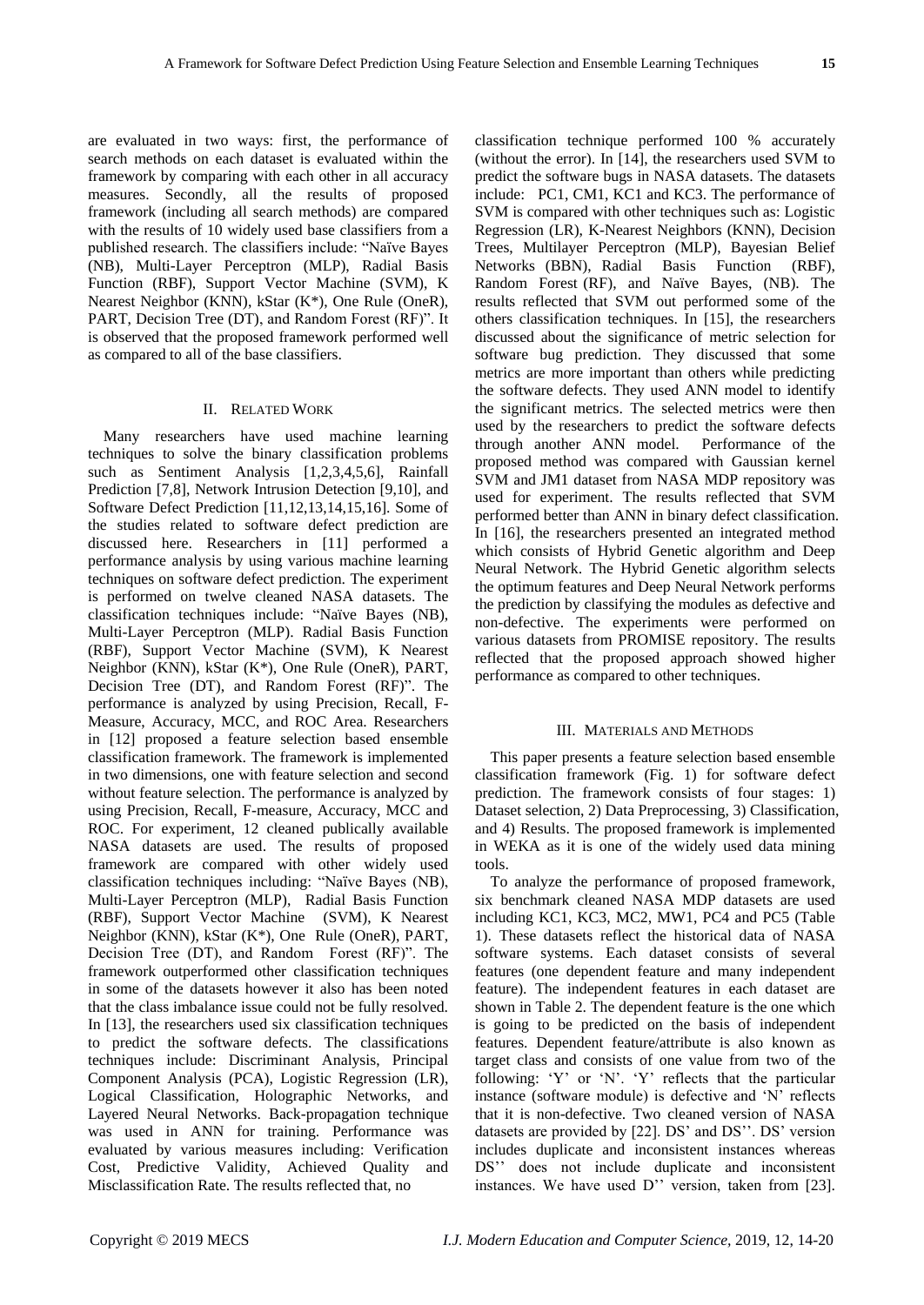This cleaned version is already used by [11,12], [24,25, 26].



**Results** 

Fig. 1. Proposed Framework

Table 1. Nasa Cleaned Dataset D'' [22]

| Datasets        | <b>Attributes</b> | Modules | Defective | Non-<br>Defective | Defective<br>(%) |
|-----------------|-------------------|---------|-----------|-------------------|------------------|
| KC1             | 22                | 1162    | 294       | 868               | 25.3             |
| KC <sub>3</sub> | 40                | 194     | 36        | 158               | 18.5             |
| MC2             | 40                | 124     | 44        | 80                | 35.4             |
| MW1             | 38                | 250     | 25        | 225               | 10               |
| PC4             | 38                | 1270    | 176       | 1094              | 13.8             |
| PC5             | 39                | 1694    | 458       | 1236              | 27.0             |

| N<br>$\Omega$    | Attributes                                  | KC1          | KC3          | MC <sub>2</sub> | MW1 | PC <sub>4</sub> | PC <sub>5</sub> |
|------------------|---------------------------------------------|--------------|--------------|-----------------|-----|-----------------|-----------------|
| 1.               | LOC BLANK                                   | $\checkmark$ | ✓            | ✓               | ✓   | ✓               | ✓               |
| $\overline{2}$ . | <b>BRANCH CO</b><br><b>UNT</b>              | ✓            | $\checkmark$ | ✓               | ✓   | ✓               | ✓               |
| 3.               | <b>CALL PAIRS</b>                           |              | $\checkmark$ | ✓               |     | ✓               |                 |
| 4.               | LOC CODE<br>AND COMM<br><b>ENT</b>          |              |              |                 |     |                 |                 |
| 5.               | LOC COMM<br><b>ENTS</b>                     | ✓            | $\checkmark$ |                 |     | ✓               |                 |
| 6.               | CONDITION<br><b>COUNT</b>                   |              | $\checkmark$ |                 | ✓   | ✓               |                 |
| 7.               | <b>CYCLOMATI</b><br>C COMPLEX<br><b>ITY</b> |              |              |                 |     |                 |                 |
| 8.               | <b>CYCLOMATI</b><br>C DENSITY               |              | ✓            |                 | ✓   |                 |                 |

Table 2. Features of D'' Datasets

| 9.  | DECISION_C                                                |   | ✓ | $\checkmark$ | ✓ | ✓ | ✓            |
|-----|-----------------------------------------------------------|---|---|--------------|---|---|--------------|
| 10. | <b>OUNT</b><br>DECISION_D                                 |   | ✓ | ✓            | ✓ | ✓ |              |
| 11. | <b>ENSITY</b><br>DESIGN CO                                | ✓ | ✓ | ✓            | ✓ | ✓ | ✓            |
|     | <b>MPLEXITY</b><br>DESIGN_DE                              |   | ✓ | ✓            | ✓ | ✓ | ✓            |
| 12. | <b>NSITY</b><br>EDGE_COUN                                 |   |   |              |   |   |              |
| 13. | T                                                         |   | ✓ | ✓            | ✓ | ✓ | ✓            |
| 14. | ESSENTIAL<br><b>COMPLEXIT</b><br>Y                        | ✓ | ✓ | ✓            |   | ✓ |              |
| 15. | ESSENTIAL<br><b>DENSITY</b>                               |   | ✓ | ✓            | ✓ | ✓ | ✓            |
| 16. | LOC_EXECU<br>TABLE                                        | ✓ | ✓ | ✓            |   | ✓ |              |
| 17. | <b>PARAMETER</b><br>_COUNT                                |   | ✓ | ✓            | ✓ | ✓ | ✓            |
| 18. | <b>GLOBAL_DA</b><br>TA_COMPLE<br>XITY                     |   | ✓ | ✓            |   |   |              |
| 19. | GLOBAL_DA<br>TA_DENSITY                                   |   | ✓ | ✓            |   |   | ✓            |
| 20. | HALSTEAD_<br><b>CONTENT</b>                               | ✓ | ✓ | ✓            | ✓ | ✓ | ✓            |
| 21. | HALSTEAD_<br><b>DIFFICULTY</b>                            | ✓ | ✓ | ✓            | ✓ | ✓ | ✓            |
| 22. | HALSTEAD_<br><b>EFFORT</b>                                | ✓ | ✓ | ✓            | ✓ | ✓ | ✓            |
| 23. | HALSTEAD_<br>ERROR_EST                                    | ✓ | ✓ | ✓            | ✓ | ✓ | ✓            |
| 24. | HALSTEAD_<br>LENGTH                                       | ✓ | ✓ | ✓            | ✓ | ✓ | ✓            |
| 25. | HALSTEAD_<br>LEVEL                                        | ✓ | ✓ | ✓            | ✓ | ✓ | ✓            |
| 26. | HALSTEAD<br>PROG_TIME                                     | ✓ | ✓ | ✓            | ✓ | ✓ | ✓            |
| 27. | HALSTEAD_<br><b>VOLUME</b>                                | ✓ | ✓ | ✓            | ✓ | ✓ | ✓            |
| 28. | <b>MAINTENAN</b><br><b>CE_SEVERIT</b><br>Y                |   | ✓ | ✓            | ✓ | ✓ |              |
| 29. | MODIFIED_C<br>ONDITION_C<br><b>OUNT</b>                   |   | ✓ | ✓            | ✓ | ✓ |              |
| 30. | MULTIPLE_C<br>ONDITION C<br>OUNT                          |   |   |              |   |   |              |
| 31. | NODE_COUN<br>т                                            |   | ✓ | ✓            | ✓ | ✓ | ✓            |
| 32. | <b>NORMALIZE</b><br><b>D_CYLOMA</b><br>TIC_COMPL<br>EXITY |   | ✓ | ✓            | ✓ | ✓ | $\checkmark$ |
| 33. | NUM_OPERA<br><b>NDS</b>                                   | ✓ | ✓ | ✓            | ✓ | ✓ | ✓            |
| 34. | NUM_OPERA<br><b>TORS</b>                                  | ✓ | ✓ | ✓            | ✓ | ✓ | ✓            |
| 35. | NUM_UNIQU<br><b>E_OPERAND</b><br>S                        | ✓ | ✓ | ✓            | ✓ | ✓ |              |
| 36. | NUM_UNIQU<br><b>E_OPERATO</b><br>RS                       |   | ✓ | ✓            | ✓ | ✓ |              |
| 37. | NUMBER_OF<br><b>LINES</b>                                 |   | ✓ | ✓            | ✓ | ✓ | ✓            |
| 38. | PERCENT_C<br><b>OMMENTS</b>                               |   | ✓ | ✓            | ✓ | ✓ | ✓            |
| 39. | LOC_TOTAL                                                 | ✓ | ✓ | ✓            | ✓ | ✓ | ✓            |

Pre-processing is the second stage of proposed framework and further consists of three activities, 1) Normalization, 2) Feature Selection, and 3) Class Balancing. The process of normalization aims to bring the values of complete dataset into the range of 0 to 1 for effective classification results. For feature selection, we used the wrapper approach with Artificial Neural Network (MLP) as feature subset evaluator and for training, full datasets are used. Six search methods are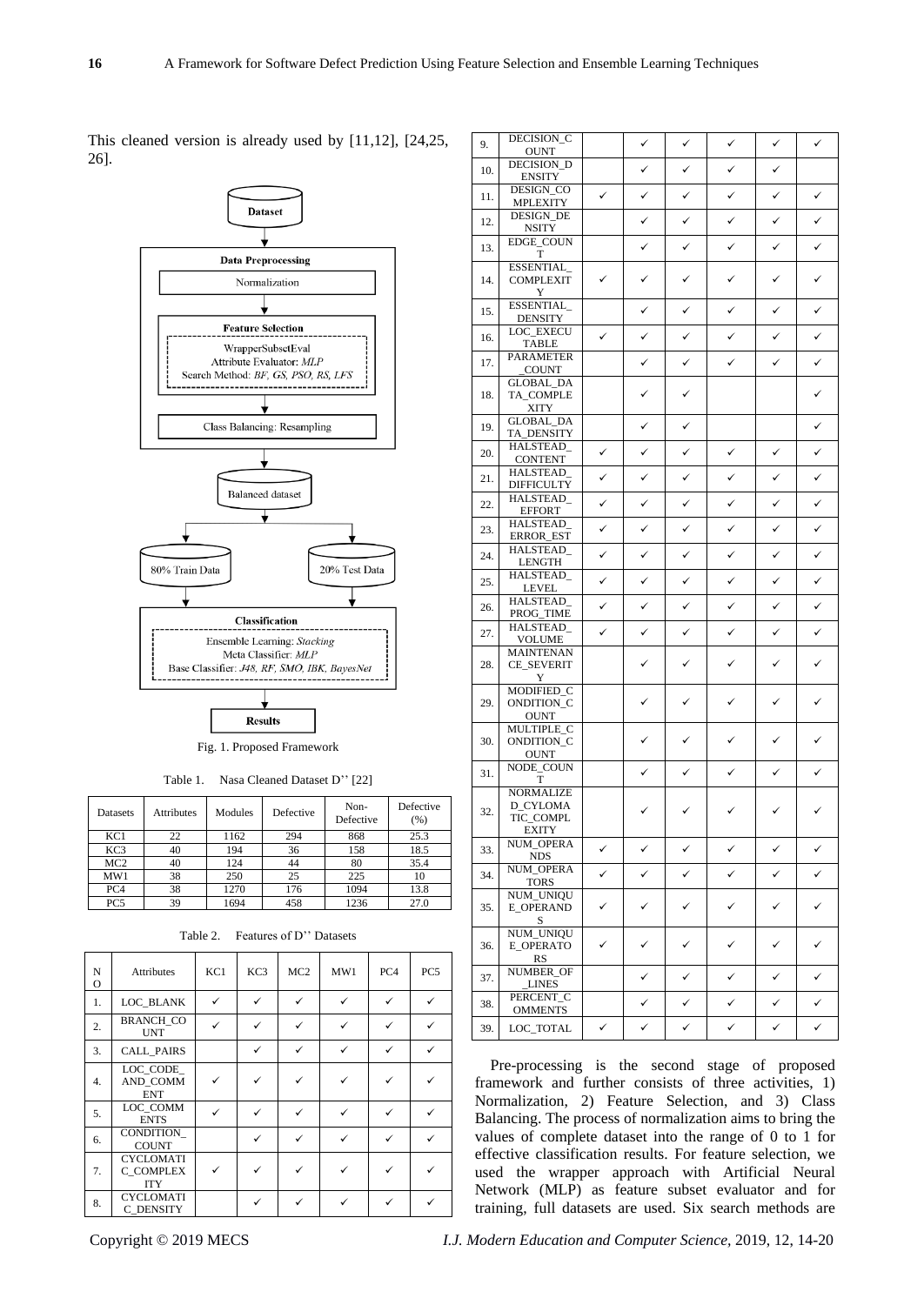used including: Best First (BF), Greedy Stepwise (GS), Genetic Algorithm/Search (GA), Particle Swarm Optimization (PSO), Rank Search (RS) and Linear Forward Selection (LFS). For each of the used dataset, we got 6 subsets except the case with MW1 with GS which did not generate any subset (Table 3). To handle the class imbalance issue [27,28] resampling is performed on all the datasets by using the 'Resample package' provided by Weka. We have chosen the resampling with replacement technique in which a random subsample of dataset is produced where each instance in dataset has equal chance of being selected and an instance can be selected multiple times. This is basically an oversampling technique for minority class. However, in Weka implementation, it samples majority class as well.

Table 3. Feature Subsets

| <b>FS</b>  | KC1                                                                 | KC3                          | MC <sub>2</sub>                                              | MW1                                                                             | PC4                                                                    | PC5                                                                                              |
|------------|---------------------------------------------------------------------|------------------------------|--------------------------------------------------------------|---------------------------------------------------------------------------------|------------------------------------------------------------------------|--------------------------------------------------------------------------------------------------|
| <b>BF</b>  | 1,4,5,2<br>2,24,3<br>6                                              | 4, 5, 7                      | 9,21,38                                                      | 3,6,28,<br>30.32                                                                | 2,3,4,5,9,<br>10,16,<br>23, 25, 27,<br>35,37                           | 2,4,7,8,9,14<br>, 17, 18, 29,<br>30, 32, 36                                                      |
| <b>GS</b>  | 1,4,16,<br>36                                                       | 4,5,7                        | 21                                                           | N <sub>0</sub><br>Subset                                                        | 3,4,10,34,<br>37                                                       | 7,18,36                                                                                          |
| <b>GA</b>  | 1,4,5,1<br>6,21,2<br>6,35,3<br>6.39                                 | 4,15,<br>16,25<br>,34,3<br>9 | 1,11,18,<br>19,20,2<br>4,26,27,<br>33.34                     | 13,23,2<br>5,27,30<br>.33,39                                                    | 1,3,4,5,10<br>.11.<br>16,20,21,<br>22,24,<br>27, 28, 29,<br>30, 32, 34 | 3,4,9,11,14,<br>19,20,31,34<br>.35                                                               |
| <b>PSO</b> | 1,2,4,7<br>, 14, 16,<br>21,22,<br>27,33,<br>35,39                   | 4,21                         | 9,20,21,<br>24,38                                            | 2,6,14,<br>16,22,2<br>5,27,30<br>.31                                            | 2,4,10,14,<br>16,27,30,<br>34, 37, 39                                  | 3,4,13,14                                                                                        |
| <b>RS</b>  | 2,7,11,<br>20,21,<br>22,23,<br>24,25,<br>26,27,<br>33,34,<br>35, 39 | 2,4                          | 1,2,6,7,<br>13,14,1<br>5,18,21,<br>22,25,2<br>6,29,30,<br>31 | 1,2,6,7,<br>9,11,13<br>,16,23,<br>24,27,2<br>9,30,31<br>.33.34.<br>35,37,3<br>9 | 1,4,5,6,8,<br>9,10,14,1<br>6,29,30,3<br>2,37,38,3<br>9                 | 2,6,7,9,11,1<br>3, 14, 16, 21,<br>22, 23, 24, 25<br>,26,27,29,3<br>0.31.33.34.<br>36, 37, 38, 39 |
| <b>LFS</b> | 1,4,5,2<br>2,24,3<br>6                                              | 4, 5, 1<br>4                 | 9,21,38                                                      | 1,17,21<br>,26,31                                                               | 3,4,5,10,2<br>3,25,27,3                                                | 2,4,7,8,9,14<br>,17,18,29,3<br>0,32,36                                                           |

For classification, we have used a well-known ensemble learning technique, "Stacking", along with MLP as Meta classifier. Moreover the base classifiers include: 1) Decision Tree (DT), 2) Random Forest (RF), 3) Support Vector Machine (SVM), 4) K Nearest Neighbor (kNN) and 5) Bayes Net (BN). Parameter tuning is also performed using trial and error approach. For MLP, we used the learning rate of 0.1, momentum 0.9 and epochs 1000. For DT, confidence factor is set to 0.1. For SVM, the RBF kernel is used along with Gamma equal to 10. Default parameters are used for the rest of properties. Moreover, 80 % data is used for training purpose and remaining 20 % is used for testing.

## IV. RESULTS AND DISCUSSION

The results of proposed framework are evaluated by using various measures such as: F-measure, Accuracy, MCC and ROC. These measures are calculated by using the parameters of confusion matrix (Fig. 2).which are given below [11,12],[29]:



Fig. 2. Confusion Matrix.

True Positive (TP): "Instances which are actually positive and also classified as positive".

False Positive (FP): "Instances which are actually negative but classified as positive".

False Negative (FN): "Instances which are actually positive but classified as negative".

True Negative (TN): "Instances which are actually negative and also classified as negative".

To calculate the F-measure, we have to calculate the Precision and Recall first as F-measure is the average of these two measures. The calculation formula of each of the used measure is given below:

$$
Precision = \frac{TP}{(TP + FP)}
$$
 (1)

$$
Re\,call = \frac{TP}{(TP + FN)}
$$
 (2)

$$
F-measure = \frac{Precision * Recall * 2}{(Precision + Recall)}
$$
(3)

$$
Accuracy = \frac{TP + TN}{TP + TN + FP + FN}
$$
 (4)

$$
AUC = \frac{1 + TP_r - FP_r}{2} \tag{5}
$$

$$
MCC = \frac{TN * TP - FN * FP}{\sqrt{(FP + TP)(FN + TP)(TN + FP)(TN + FN)}}
$$
(6)

The proposed framework is implemented on six cleaned NASA MDP Datasets (D'') by using six widely used search methods along with MLP as feature subset evaluator. The search methods include: Best First (BF), Greedy Stepwise (GS), Genetic Algorithm/Search (GA), Particle Swarm Optimization (PSO), Rank Search (RS) and Linear Forward Selection (LFS). The obtained results are discussed in the tables from Table 4 to Table 9. Performance measures including: F-measure, Accuracy, MCC and ROC for the defective class ('Y') with each search method are discussed in these tables. Highest scores are highlighted in bold for easy identification.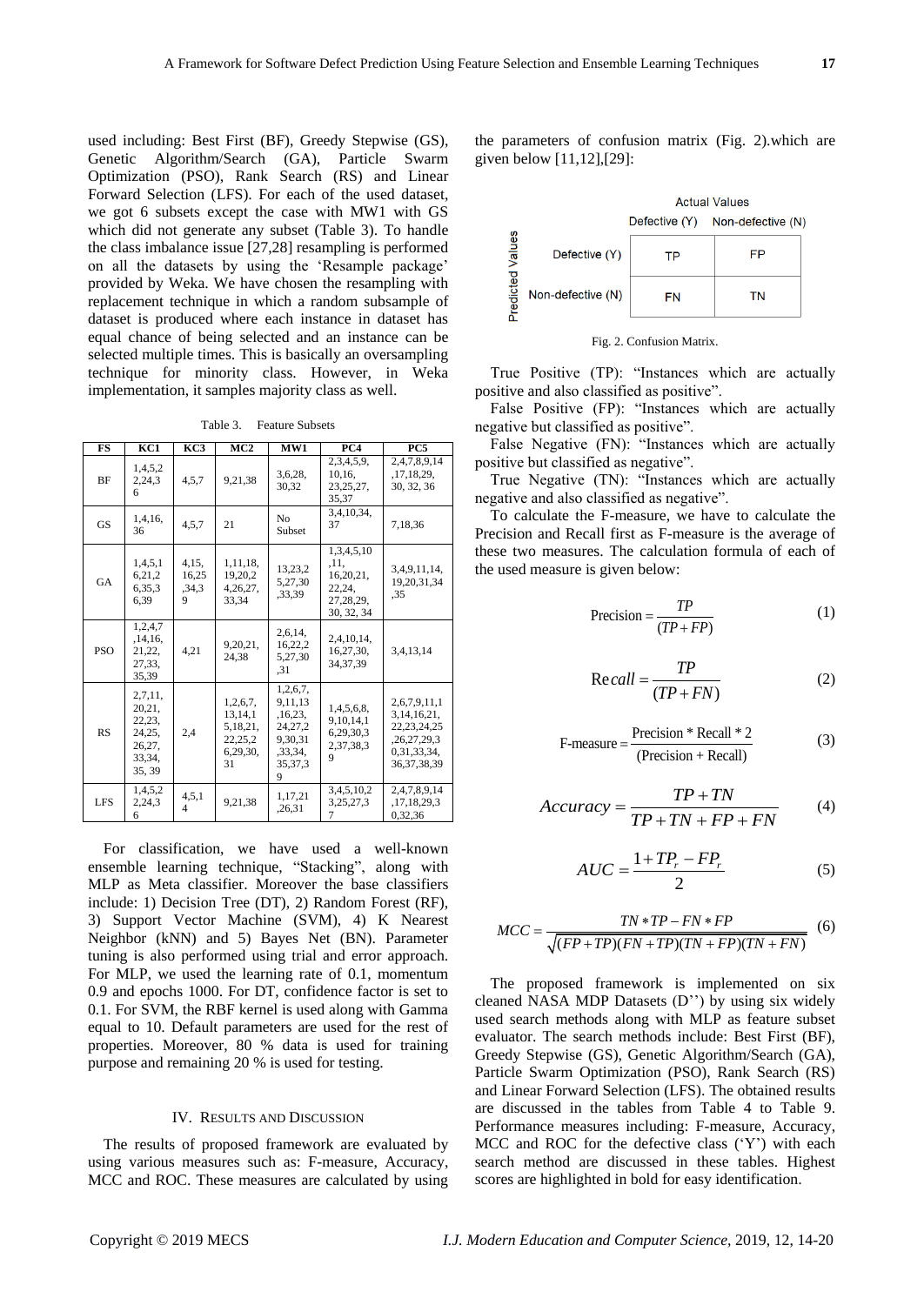| Search<br>Method | F-Measure | MCC   | <b>ROC</b> | Accuracy |
|------------------|-----------|-------|------------|----------|
| BF               | 0.617     | 0.578 | 0.882      | 86.6379  |
| <b>GS</b>        | 0.614     | 0.54  | 0.784      | 85.3448  |
| GA               | 0.72      | 0.644 | 0.83       | 87.931   |
| <b>PSO</b>       | 0.702     | 0.61  | 0.862      | 85.3448  |
| <b>RS</b>        | 0.645     | 0.564 | 0.853      | 85.7759  |
| <b>LFS</b>       | 0.617     | 0.578 | 0.882      | 86.6379  |

Table 4. KC1 Results

Results of KC1 datasets are shown in Table 4. It can be seen that, in F-Measure, MCC, and Accuracy: GA performed better whereas in ROC, BF and LFS both performed better.

| Search<br>Method | F-Measure | <b>MCC</b> | <b>ROC</b> | Accuracy |
|------------------|-----------|------------|------------|----------|
| BF               | 0.4       | 0.312      | 0.876      | 84.6154  |
| <b>GS</b>        | 0.4       | 0.312      | 0.876      | 84.6154  |
| GA               | 0.727     | 0.687      | 0.941      | 92.3077  |
| <b>PSO</b>       | 0.5       | 0.465      | 0.832      | 89.7436  |
| RS               | 0.316     | 0.193      | 0.638      | 66.6667  |
| <b>LFS</b>       | 0.5       | 0.465      | 0.776      | 89.7436  |

Table 5. KC3 Results

The results of KC3 dataset is reflected in Table 5. The results shows that GA performed better in all the measures.

| Search<br>Method | F-Measure | <b>MCC</b> | <b>ROC</b> | Accuracy |
|------------------|-----------|------------|------------|----------|
| BF               | 0.762     | 0.59       | 0.773      | 80       |
| <b>GS</b>        | 0.7       | 0.5        | 0.65       | 76       |
| <b>GA</b>        | 0.667     | 0.61       | 0.763      | 80       |
| <b>PSO</b>       | 0.842     | 0.75       | 0.84       | 88       |
| <b>RS</b>        | 0.889     | 0.84       | 0.88       | 92       |
| <b>LFS</b>       | 0.762     | 0.59       | 0.773      | 80       |

Table 6. MC2 Results

Table 6 reflects the results of MC2 datasets. It can be seen that RS performed better in all of the performance measures.

|  | Table 7. | <b>MW1 Results</b> |
|--|----------|--------------------|
|--|----------|--------------------|

| Search<br>Method | F-Measure | <b>MCC</b> | <b>ROC</b> | Accuracy |
|------------------|-----------|------------|------------|----------|
| ΒF               | 0.667     | 0.645      | 0.688      | 96       |
| <b>GS</b>        |           |            |            |          |
| GA               | 0.5       | 0.477      | 0.957      |          |

| <b>PSO</b> | 0.571 | 0.546 | 0.652 | 94 |
|------------|-------|-------|-------|----|
| RS         | 0.667 | 0.645 | 0.965 | 96 |
| <b>LFS</b> | 0.667 | 0.645 | 0.716 | 96 |

The results of MW1 dataset is shown in Table 7. It can be seen that RS outperformed in all four measures whereas BF and LFS performed better in F-measure, MCC and Accuracy. Moreover, no result was mentioned with GS as subset no was generated from this combination.

| Search<br>Method | F-Measure | MCC   | <b>ROC</b> | Accuracy |
|------------------|-----------|-------|------------|----------|
| BF               | 0.702     | 0.671 | 0.955      | 93.3071  |
| GS               | 0.8       | 0.79  | 0.937      | 95.6693  |
| <b>GA</b>        | 0.793     | 0.772 | 0.97       | 95.2756  |
| <b>PSO</b>       | 0.588     | 0.569 | 0.933      | 91.7323  |
| RS               | 0.71      | 0.67  | 0.934      | 92.9134  |
| <b>LFS</b>       | 0.774     | 0.743 | 0.937      | 94.4882  |

Table 8 shows the results of PC4 datasets. It can be seen that GS outperformed in three measures: F-measure, MCC and Accuracy whereas GA performed better in ROC.

Table 9. 1PC5 Results

| Search<br>Method | F-Measure | <b>MCC</b> | <b>ROC</b> | Accuracy |
|------------------|-----------|------------|------------|----------|
| <b>BF</b>        | 0.76      | 0.674      | 0.922      | 87.3156  |
| GS               | 0.698     | 0.602      | 0.827      | 84.9558  |
| GA               | 0.811     | 0.747      | 0.913      | 90.2655  |
| <b>PSO</b>       | 0.709     | 0.608      | 0.863      | 84.9558  |
| RS               | 0.778     | 0.698      | 0.936      | 88.2006  |
| <b>LFS</b>       | 0.76      | 0.674      | 0.922      | 87.3156  |

Results of PC5 dataset is shown in Table 9 which reflect that GA performed better in terms of F-measure, MCC and Accuracy whereas RS outperformed other search methods in ROC. In this study, the results of proposed framework (including all search methods) in each dataset are compared with the results of a published paper [11], in which many machine learning techniques are used for software defect prediction on NASA MDP cleaned datasets (D''). The used machine learning techniques include: Naïve Bayes (NB), Multi-Layer Perceptron (MLP). Radial Basis Function (RBF), Support Vector Machine (SVM), K Nearest Neighbor (KNN), kStar (K\*), One Rule (OneR), PART, Decision Tree (DT), and Random Forest (RF). Table 10 presents the highest scores of base classifiers from [11] on the same datasets which are used in this research. The name of the base classifier is also mentioned along with the score.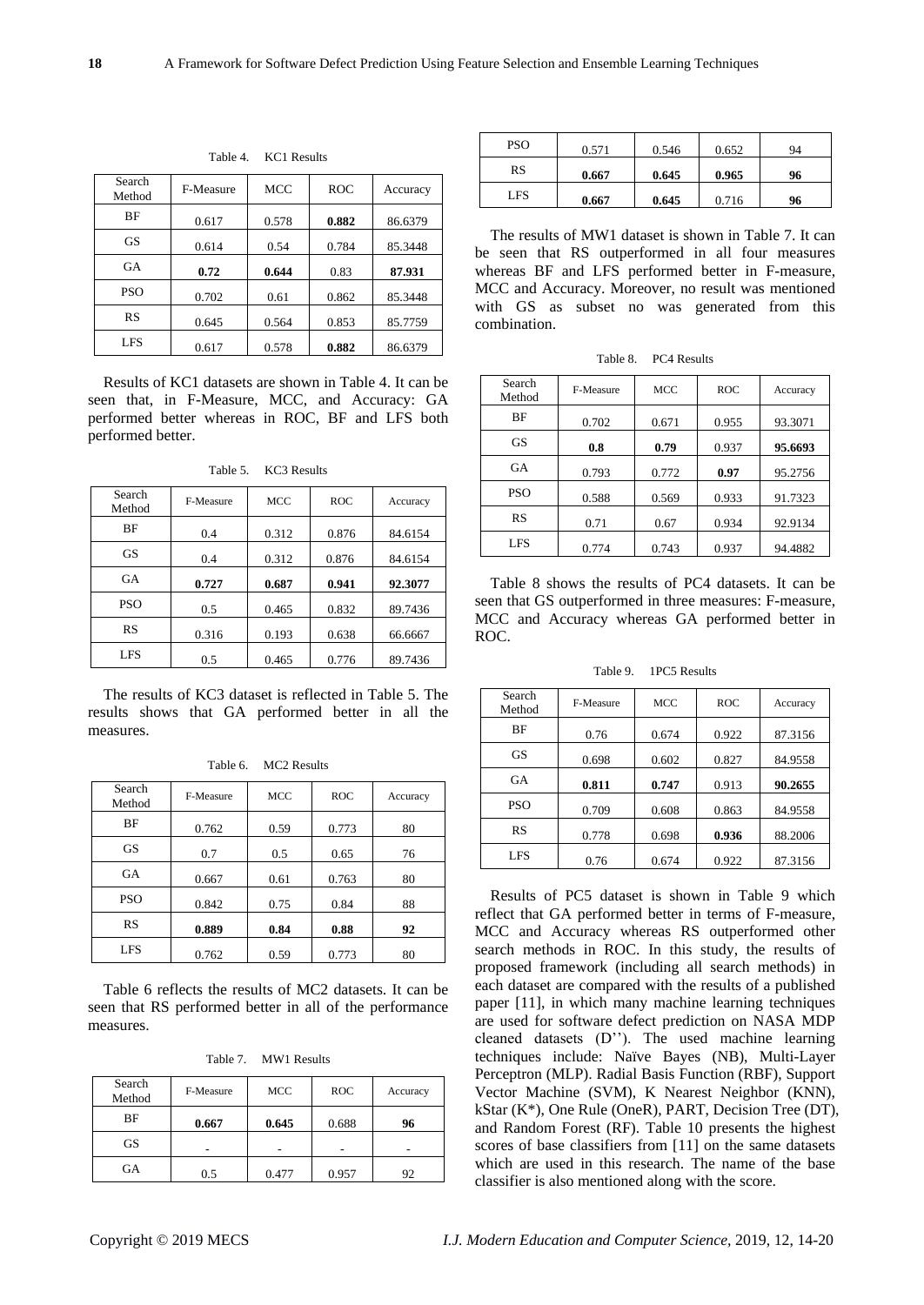| <b>P-</b><br>Measure | KC1                  | KC3                                   | MC2               | WW1             | PC4             | PC5             |
|----------------------|----------------------|---------------------------------------|-------------------|-----------------|-----------------|-----------------|
| F-measure            | 0.454                | 0.421                                 | 0.667             | 0.632           | 0.583           | 0.531           |
|                      | (RF)                 | (NB)                                  | (PART)            | (MLP)           | (DT)            | (DT)            |
| <b>MCC</b>           | 0.347                | 0.309                                 | 0.444             | 0.589           | 0.516           | 0.361           |
|                      | (RBF)                | (NB)                                  | (NB)              | (MLP)           | (RF)            | (DT)            |
| <b>ROC</b>           | 0.751                | 0.807                                 | 0.795             | 0.843           | 0.945           | 0.805           |
|                      | (RF)                 | (RF)                                  | (NB)              | (MLP)           | (RF)            | (RF)            |
| Accuracy             | 78.796<br>6<br>(RBF) | 82.758<br>6<br>(MLP,<br>SVM,<br>OneR) | 78.3784<br>(PART) | 90.666<br>(MLP) | 90.2887<br>(RF) | 75.9843<br>(RF) |

Table 10. Performance of Base Classifiers [11]

While comparing the results of proposed framework on KC1 Dataset (Table 4) with the highest scores of base classifiers (Table 10) it has been observed that all of the used research methods in proposed framework outperformed the highest scores of base classifiers. As the Table 10 reflects only the highest scores from 10 base classifiers so obviously the proposed framework outperformed all of them (on KC1 dataset).

After comparing the results of KC3 dataset (Table 5) with Table [10], it can be seen that the proposed framework with GA, PSO, and LFS outperformed in F-Measure however in MCC, and Accuracy all search methods performed well except RS. In ROC, except RS and LF remaining four methods performed well.

While comparing the results of MC2 datasets from Table 6 with Table 10, it can be seen that the proposed framework with all search methods outperformed in F-Measure except GA which showed equal score to the PART (Table 10). In MCC, all the search methods performed well however, In ROC, PSO and RS performed well and finally in Accuracy, Except GS, all search methods performed well.

When the results of MW1 dataset (Table 7) are compared with Table 10, it is observed that the proposed framework with BF, RS, and LFS performed better in F-Measure and MCC, Moreover, only RS and GA performed better in ROC whereas all search methods performed better in Accuracy.

PC4 results are shown in Table 8, which reflect that in comparison of Table 10, the proposed framework performed well with all search methods in F-Measure, MCC and Accuracy However, in ROC, BF and GA performed better.

The results of PC5 dataset are shown in Table 9. It can be seen that proposed framework outperformed with all search methods when compared with highest scores of base classifiers (Table 10).

It has been observed from the results of Table 4 to Table 9 that the overall performance of proposed framework with either one or more than one search methods is much better than the base classifiers. Moreover not a single search method outperformed the base classifiers in all datasets, furthermore the correlation among the used accuracy measures also need to be explored as most of the methods performed in one or two

measures and in remaining measures other methods performed well.

#### V. CONCLUSION

Software defect prediction is considered as one of the widely focused research areas since the last two decades due to its promise to provide a high quality software at lower cost. This paper presented a feature selection based ensemble classification framework for effective software defect prediction. The framework consists of four stages: including: 1) Dataset Selection, 2) Pre Processing, 3) Classification, and 4) Reflection of Results. Preprocessing stage further consists of three important activities including: Normalization, Feature Selection and Class Balancing. For feature selection, Wrapper approach is used in which MLP is selected as Feature Subset Evaluator along with six search methods including: BF, GS, GA, PSO, RS and LFS. The proposed framework is implemented on six Cleaned NASA MDP datasets and the performance is analyzed in terms of F-measure, Accuracy, MCC and ROC. Performance evaluation is performed in two dimensions: at first, the scores of all search methods within the framework are compared with each other and secondly, the results of proposed framework with all search methods are compared with the results of 10 well-known machine learning classifiers from a published paper. The results reflected the higher performance of proposed framework as compared to all classifiers. As not a single search method outperformed the base classifiers in all datasets so it is suggested for future that for feature selection a hybrid approach should be used or developed which can improve the accuracy.

### **REFERENCES**

- [1] M. Ahmad, S. Aftab, I. Ali, and N. Hameed, "Hybrid Tools and Techniques for Sentiment Analysis: A Review," Int. J. Multidiscip. Sci. Eng., vol. 8, no. 3, 2017.
- [2] M. Ahmad, S. Aftab, S. S. Muhammad, and S. Ahmad, "Machine Learning Techniques for Sentiment Analysis: A Review," Int. J. Multidiscip. Sci. Eng., vol. 8, no. 3, p. 27, 2017.
- [3] M. Ahmad and S. Aftab, "Analyzing the Performance of SVM for Polarity Detection with Different Datasets," Int. J. Mod. Educ. Comput. Sci., vol. 9, no. 10, pp. 29–36, 2017.
- [4] M. Ahmad, S. Aftab, and I. Ali, "Sentiment Analysis of Tweets using SVM," Int. J. Comput. Appl., vol. 177, no. 5, pp. 25–29, 2017.
- [5] M. Ahmad, S. Aftab, M. S. Bashir, and N. Hameed, "Sentiment Analysis using SVM: A Systematic Literature Review," Int. J. Adv. Comput. Sci. Appl., vol. 9, no. 2, 2018.
- [6] M. Ahmad, S. Aftab, M. S. Bashir, N. Hameed, I. Ali, and Z. Nawaz, "SVM Optimization for Sentiment Analysis," Int. J. Adv. Comput. Sci. Appl., vol. 9, no. 4, 2018.
- [7] S. Aftab, M. Ahmad, N. Hameed, M. S. Bashir, I. Ali, and Z. Nawaz, "Rainfall Prediction in Lahore City using Data Mining Techniques," Int. J. Adv. Comput. Sci. Appl., vol. 9, no. 4, 2018.
- [8] S. Aftab, M. Ahmad, N. Hameed, M. S. Bashir, I. Ali, and Z. Nawaz, "Rainfall Prediction using Data Mining